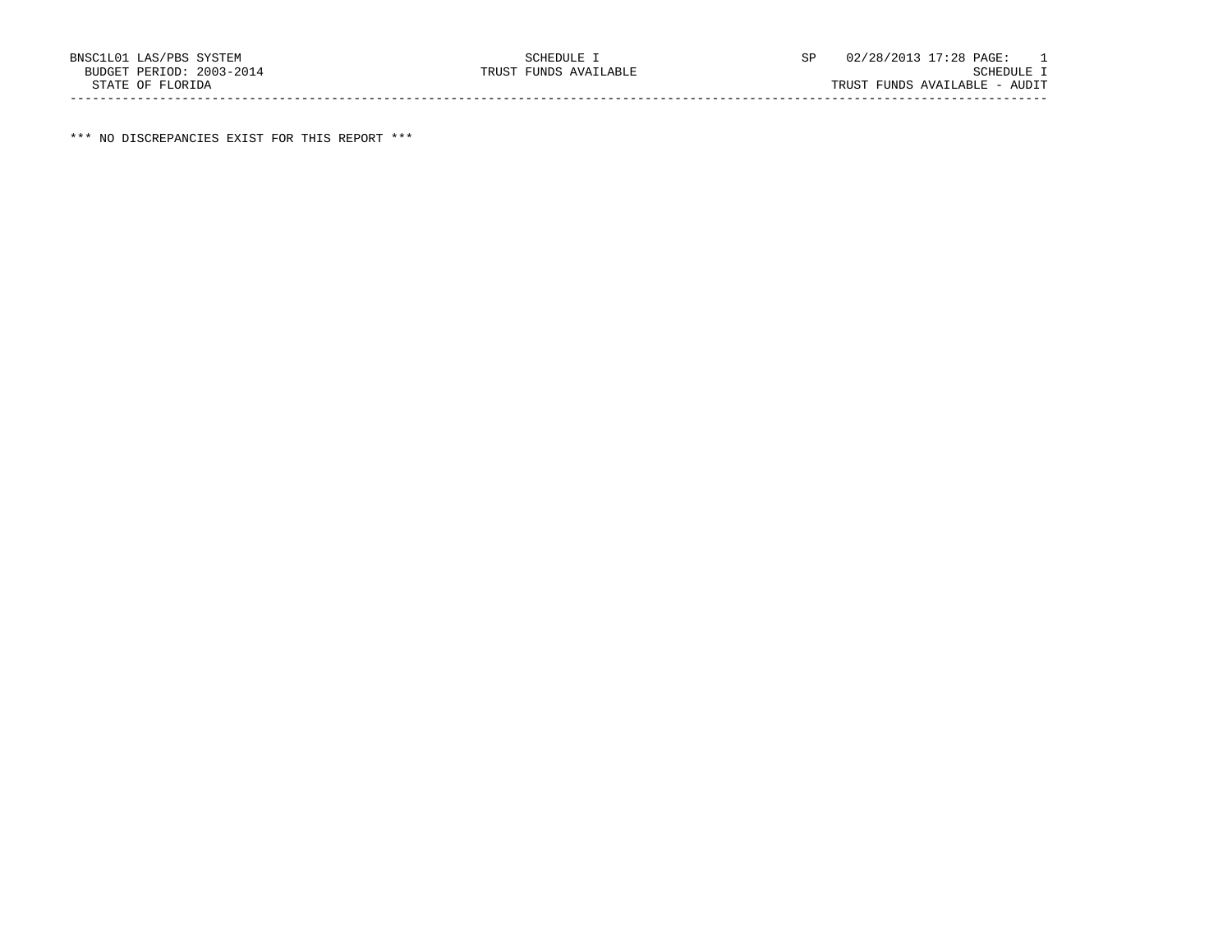| LORIDA<br>OF<br>تتطلب | 'UNDS<br>AVAILABLE<br>TRUST |
|-----------------------|-----------------------------|
|                       |                             |

| COL A12                 | COL A14     |
|-------------------------|-------------|
| AGY FIN REO             | AGY AMD REO |
| FY 2013-14 FY 2013-14   |             |
| . _ _ _ _ _ _ _ _ _ _ _ |             |

### HIWAY SAFETY/MTR VEH, DEPT 76000000

# FUND: HIGHWAY SAFETY OPER TF 2009

SECTION I: DETAIL OF REVENUES

|                            | REVENUE CAP SVC |       | AUTH    |      | MATCHING %     | <b>CFDA</b> |              |              |
|----------------------------|-----------------|-------|---------|------|----------------|-------------|--------------|--------------|
|                            | CODE            | CHG % |         |      | ST I/C LOC I/C | NO.         |              |              |
|                            |                 |       |         |      |                |             |              |              |
| 01 AUTOMATED LP FEE        | 000100 YES 8.0  |       | 320.04  | 0.00 | 0.00           |             | 19,507,990   | 19,655,162   |
| 02 DECAL/FLEET LP          | 000100 YES 8.0  |       | 320.04  | 0.00 | 0.00           |             | 151,836      | 134,639      |
| 03 COST RECOVERY FEE       | 000100 YES 8.0  |       | 322.20  | 0.00 | 0.00           |             | 250,796      | 147,920      |
| 04 DATA SALES              | 000100 YES 8.0  |       | 320.05  | 0.00 | 0.00           |             | 811,709      | 731,186      |
| 05 DRIVER EDUCATION FEES   | 000100 YES 8.0  |       | 322.095 | 0.00 | 0.00           |             | 1,831,579    | 1,636,927    |
| 06 FRVIS                   | 000100 YES 8.0  |       | 320.03  | 0.00 | 0.00           |             | 25, 535, 284 | 25,878,744   |
| 07 DDL DRIVING RCRDS       | 000100 YES 8.0  |       | 322.20  | 0.00 | 0.00           |             | 77,146,509   | 74,857,265   |
| 08 DRIVER LICENSE FEES     | 000100 YES 8.0  |       | 322.06  | 0.00 | 0.00           |             | 35,520,109   | 37, 189, 828 |
| 09 SECURITY DEPOSITS       | 000100 YES 8.0  |       | 322.20  | 0.00 | 0.00           |             | 988,760      | 997,904      |
| 10 LOOKUP CERTIFIED COPY   | 000100 YES 8.0  |       | 322.20  | 0.00 | 0.00           |             | 238,923      | 220,729      |
| 11 LIC PLT RPLC REG FEE    | 000100 YES 8.0  |       | 320.06  | 0.00 | 0.00           |             | 113,363,661  | 115,671,772  |
| 12 ODOMETER FRAUD FEES     | 000100 YES 8.0  |       | 319.324 | 0.00 | 0.00           |             | 5,235,001    | 5,758,751    |
| 14 CIVIL FINE PENALTIES    | 000100 YES 8.0  |       | 318.21  | 0.00 | 0.00           |             | 11,707,349   | 13, 198, 549 |
| 15 MOTORCYLE SAFEY ED FEES | 000100 YES 8.0  |       | 320.08  | 0.00 | 0.00           |             | 1,619,239    | 1,748,286    |
| 17 MAIL AND SVC FEES       | 000100 YES 8.0  |       | 320.04  | 0.00 | 0.00           |             | 4,751,607    | 5,134,038    |
| 19 MBLE HMS INSTRS FEE     | 000100 YES 8.0  |       | 320.824 | 0.00 | 0.00           |             | 119,033      | 117,979      |
| 21 MOTORBOAT REVOLVING TF  | 000100 YES 8.0  |       | 328.76  | 0.00 | 0.00           |             | 803,728      | 803,728      |
| 22 TRANSFER FROM TRP K     | 001903 NO       | 0.0   | 338.    | 0.00 | 0.00           |             | 18,817,727   | 18,018,519   |
| 23 FDOT I-4 CORR PRJCT     | 001903 NO       | 0.0   | GAA     | 0.00 | 0.00           |             | 1,691,871    | 1,500,000    |
| 24 WORK ZONE SP CONTRL     | 001903 NO       | 0.0   | GAA     | 0.00 | 0.00           |             | 8,641,551    | 6,958,682    |
| 26 ORLANDO/ORNG CITY EXPW  | 001903 NO       | 0.0   | GAA     | 0.00 | 0.00           |             | 747,052      | 747,052      |
| 28 BCKGRND CKS DL/DMV      | 001500 NO       | 8.0   | 215.405 | 0.00 | 0.00           |             | 1,517,164    | 1,459,536    |
| 29 INTEREST INCOME         | 000500 NO       | 8.0   | 215.49  | 0.00 | 0.00           |             | 1,400,000    | 1,000,000    |
| 31 FTS \$10-\$5 OPER TF    | 000100 YES 8.0  |       | 320.04  | 0.00 | 0.00           |             | 4,715,655    | 5,025,191    |
| 34 REAL ID GRANTS          | 000700 NO       | 0.0   | GAA     | 0.00 | 0.00           | 97.067      |              | 1,433,411    |
| 35 REFLECTORIZATION FEE    | 000100 YES 8.0  |       | 320.06  | 0.00 | 0.00           |             | 9,109,007    | 9,157,183    |
| 36 SPECIALIZED/PER/PLATES  | 000100 YES 8.0  |       | 320.08  | 0.00 | 0.00           |             | 9,710,014    | 10, 119, 421 |
| 37 ALLIGATOR ALLEY         | 001903 NO       | 0.0   | GAA     | 0.00 | 0.00           |             | 1,217,784    | 1,043,536    |
| 38 TRANS JNT DISPTCH       | 001903 NO       | 0.0   | GAA     | 0.00 | 0.00           |             | 140,000      | 140,000      |
| 42 REBUILT TITLE FEE       | 000100 YES 8.0  |       | 319.32  | 0.00 | 0.00           |             | 10,554       | 69,617       |
| 48 SALE OF SURPLUS PROP    | 002900 NO       | 8.0   | GAA     | 0.00 | 0.00           |             | 500,000      | 500,000      |
| 49 DDL CRED CARD SVC CHRG  | 000100 YES 8.0  |       | 320.04  | 0.00 | 0.00           |             | 475,555      | 420,242      |
| 52 PAPER TITLE FEE         | 000100 YES 8.0  |       | 319.32  | 0.00 | 0.00           |             | 8,871,911    | 8,694,572    |
| 53 FR REINSTATEMENT FEES   | 000100 YES 8.0  |       | 324     | 0.00 | 0.00           |             | 27,740,758   | 29,821,817   |
| 55 HAZMAT ADMIN FEE        | 000100 YES 8.0  |       | 322     | 0.00 | 0.00           |             | 159,762      | 135,249      |
| 60 DUI SCHOOL FEE          | 000100 YES 8.0  |       | 322.293 | 0.00 | 0.00           |             | 824,858      | 744,631      |
| 66 WORTHLESS CHK REIN FEES | 000100 YES 8.0  |       | 320.04  | 0.00 | 0.00           |             | 94,963       | 89,045       |
| 67 DEALER PUBL SVC CHRG    | 000100 YES 8.0  |       | 320.04  | 0.00 | 0.00           |             | 23,019       | 19,582       |
| 69 ADJ FY12-13 WORKZONE    | 001903 NO       | 0.0   | GAA     | 0.00 | 0.00           |             |              | 1,682,869-   |
| 70 FIRST NET GRANT         | 001510 NO       | 0.0   | GAA     | 0.00 | 0.00           | 11.549      |              | 4,882,980    |
| 77 BAR HEARING FEE         | 000100 YES 8.0  |       | 322     | 0.00 | 0.00           |             | 1,034,967    | 965,202      |
| 78 VOL CONTRIB FEES        | 000100 YES 8.0  |       | 320     | 0.00 | 0.00           |             | 133,606      | 345          |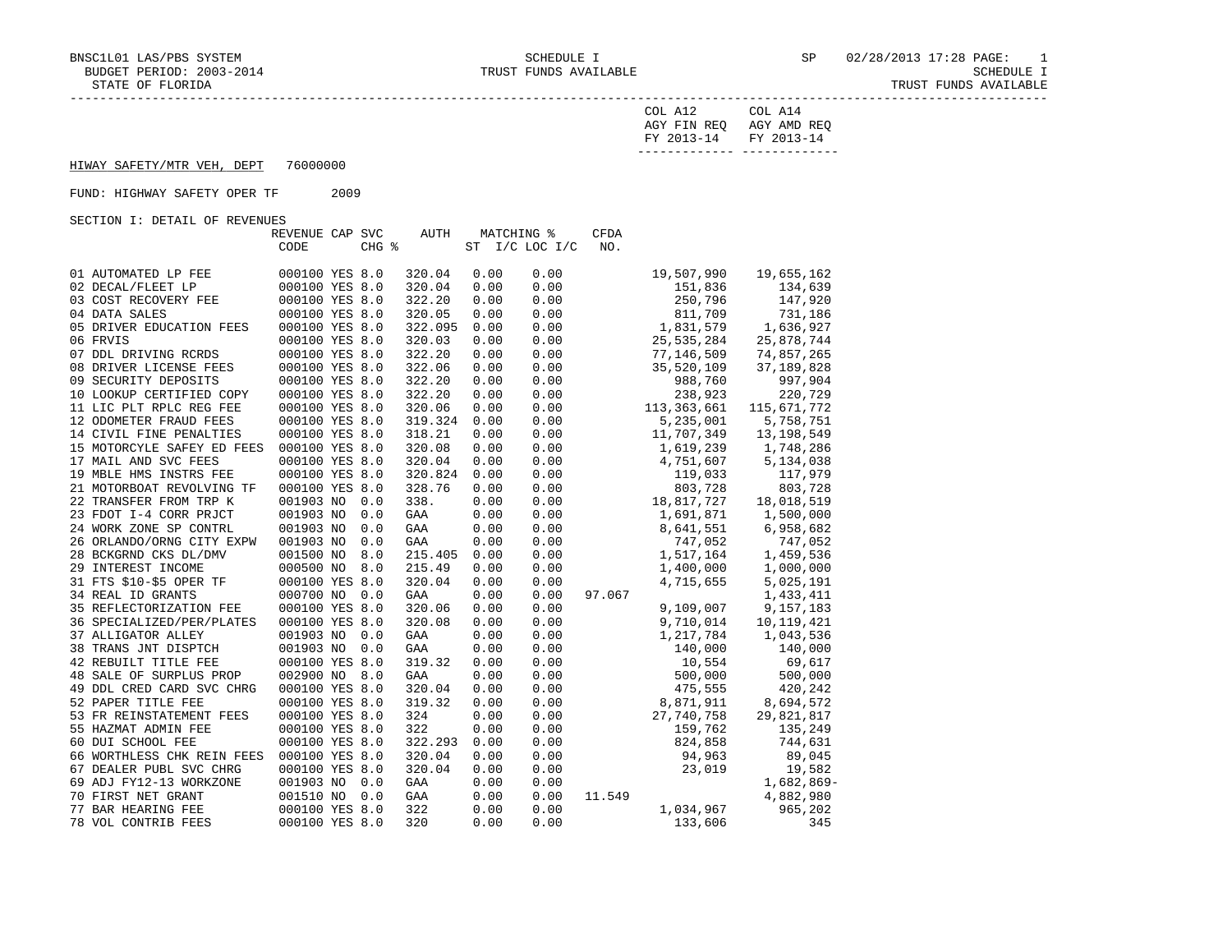TRUST FUNDS AVAILABLE

| $\gamma$ nt.<br>AGY FIN REQ<br>--<br>FY 2013-14 | ി∩⊤<br>AGY AMD REQ<br>FY 2013-14<br>--------- ------------- |
|-------------------------------------------------|-------------------------------------------------------------|
|                                                 |                                                             |

# HIWAY SAFETY/MTR VEH, DEPT 76000000

#### FUND: HIGHWAY SAFETY OPER TF 2009

SECTION I: DETAIL OF REVENUES

| 00011011 1: 00111110 01 10010100                                                                                                 | REVENUE CAP SVC<br>CODE                                                                   | CHG % | AUTH                                   | MATCHING %                           | ST I/C LOC I/C                       | CFDA<br>NO. |                                                  |                                                  |
|----------------------------------------------------------------------------------------------------------------------------------|-------------------------------------------------------------------------------------------|-------|----------------------------------------|--------------------------------------|--------------------------------------|-------------|--------------------------------------------------|--------------------------------------------------|
| 89 IGNITION INTERLOCK<br>91 MOTOR CARR GRANT REVS<br>92 TRANSFER FR FDOT-MCC<br>97 ADV REPL FEE CATCH UP<br>99 ADJ EDR REV 12-13 | 000100 YES 8.0<br>000700 NO 0.0<br>$0.01903$ NO $0.0$<br>000100 YES 8.0<br>000100 YES 0.0 |       | 322.271<br>GAA<br>GAA<br>320.06<br>GAA | 0.00<br>0.00<br>0.00<br>0.00<br>0.00 | 0.00<br>0.00<br>0.00<br>0.00<br>0.00 | 20.218      | 137,053<br>10,469,912<br>21,717,509<br>9,355,082 | 140,086<br>10,469,912<br>19,907,034<br>5,080,667 |

 TOTAL TO LINE B IN SECTION IV 438,840,447 440,744,050 ============= =============

------------- -------------

#### SECTION II: DETAIL OF NONOPERATING EXPENDITURES

|                                        | OBJECT | TRANSFER | <b>CFDA</b> |                   |                   |
|----------------------------------------|--------|----------|-------------|-------------------|-------------------|
|                                        | CODE   | BE<br>TO | NO.         |                   |                   |
| 01 TRANSFER TO BE 76210100             | 810000 | 76210100 |             | $221, 297, 885 -$ | $226, 335, 827 -$ |
| TRANSFER TO BE<br>76210100<br>01       | 810000 | 76210100 |             | 32,236,311-       | 32,947,298-       |
| TRANSFER TO BE<br>76210100<br>01       | 810000 | 76210100 |             | 22,881,915-       | 22,881,915-       |
| <b>TRANSFER TO BE 76210100</b><br>01   | 810000 | 76210100 |             | 2,735,995-        | 2,735,995-        |
| <b>TRANSFER TO BE 76210100</b><br>01   | 810000 | 76210100 |             | 32,217,226-       | 32,217,226-       |
| TRANSFER FROM BE 76010100<br>08        | 810000 | 76010100 |             | 22,881,915        | 22,881,915        |
| TRANSFER FROM BE 76100100<br>09        | 810000 | 76100100 |             | 221,297,885       | 226, 335, 827     |
| TRANSFER FROM BE 76100400<br>10        | 810000 | 76100400 |             | 2,735,995         | 2,735,995         |
| 11 TRANSFER FROM BE 76400100           | 810000 | 76400100 |             | 32,236,311        | 32,947,298        |
| 12 TRANSFER FROM BE 76100600           | 810000 | 76100600 |             | 32, 217, 226      | 32, 217, 226      |
| 13 REFUND STATE REVENUES               | 860000 |          |             | 300,000           | 300,000           |
| 14 GENERAL REVENUE SURCHARGE 8%        | 880800 |          |             | 30,031,763        | 29,779,610        |
| 15 PAYMENTS TO LOCAL GOVERNMENTS       | 810000 | 76210100 |             | 100,000           | 100,000           |
| 18 STATE TRUST FUND RESERVE            | 999000 |          |             | 16,630,948        | 16,864,659        |
| 20 RESERVE FOR RETIREMENT LIABILITY    | 994000 |          |             | 12,000,000        | 12,000,000        |
| 45 REO INCREASE IN LP REPLACEMENT COST | 999000 |          |             |                   | 7,500,000         |
| 46 ADJ TO NOP 12-13 FROM EDR ADJ       | 880000 |          |             |                   | 406,453           |
|                                        |        |          |             |                   |                   |
| TOTAL TO LINE E IN SECTION IV          |        |          |             | 59,062,711        | 66,950,722        |
|                                        |        |          |             |                   |                   |

SECTION III: ADJUSTMENTS

 OBJECT **CODE**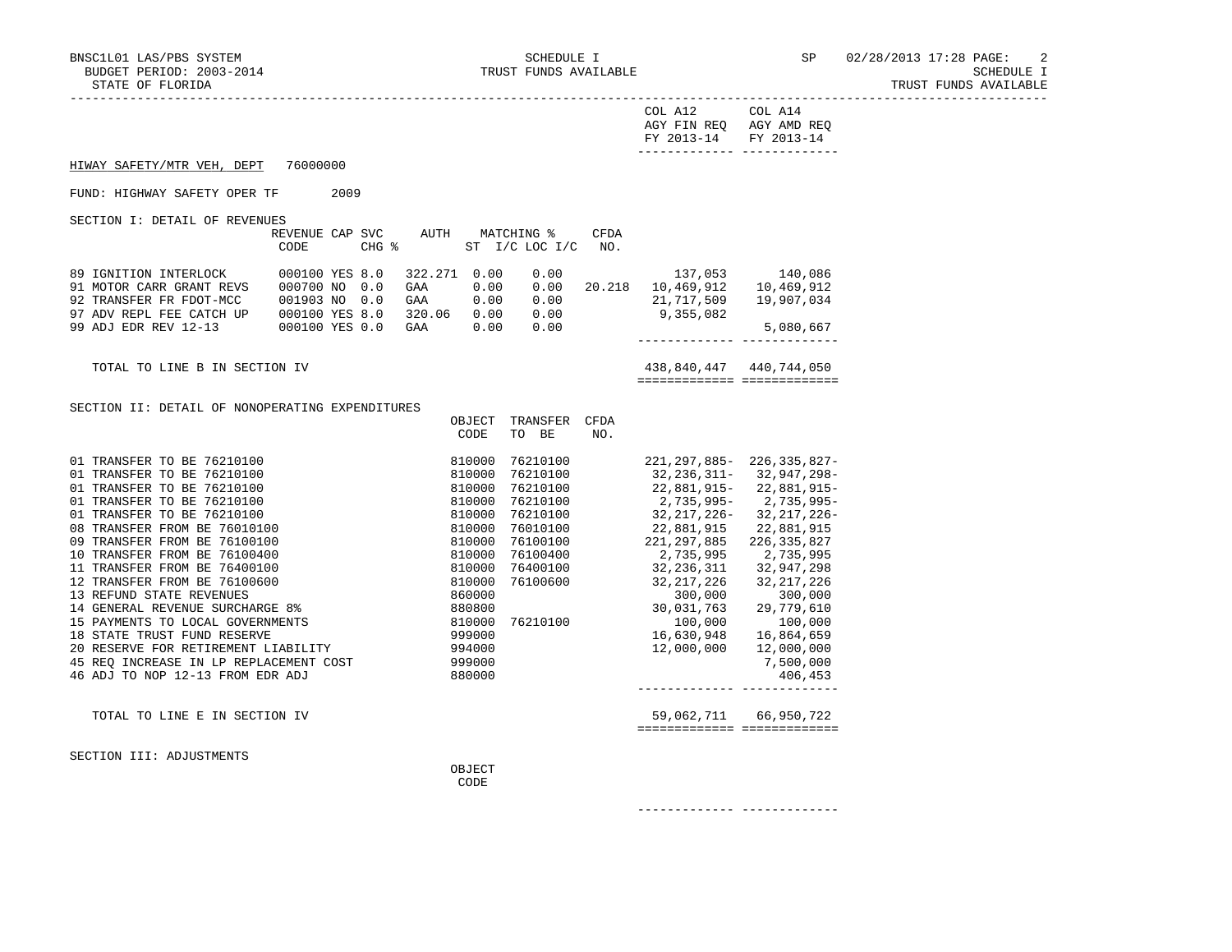TRUST FUNDS AVAILABLE

|                                                                                                                                                                                                                                                                                            |                                               | COL A12<br>AGY FIN REQ<br>FY 2013-14                   | COL A14<br>AGY AMD REQ<br>FY 2013-14                                                                                             |
|--------------------------------------------------------------------------------------------------------------------------------------------------------------------------------------------------------------------------------------------------------------------------------------------|-----------------------------------------------|--------------------------------------------------------|----------------------------------------------------------------------------------------------------------------------------------|
| 76000000<br>HIWAY SAFETY/MTR VEH, DEPT                                                                                                                                                                                                                                                     |                                               |                                                        |                                                                                                                                  |
| 2009<br>FUND: HIGHWAY SAFETY OPER TF                                                                                                                                                                                                                                                       |                                               |                                                        |                                                                                                                                  |
| TOTAL TO LINE H IN SECTION IV                                                                                                                                                                                                                                                              |                                               |                                                        |                                                                                                                                  |
| SECTION IV: SUMMARY                                                                                                                                                                                                                                                                        |                                               |                                                        |                                                                                                                                  |
| UNRESERVED FUND BALANCE - JULY 1<br>ADD: REVENUES (FROM SECTION I)<br>TOTAL FUNDS AVAILABLE (LINE A + LINE B)<br>LESS: OPERATING EXPENDITURES<br>LESS: NONOPERATING EXPENDITURES (SECTION II)<br>LESS: FIXED CAPITAL OUTLAY (TOTAL ONLY)<br>UNRESERVED FUND BALANCE - JUNE 30 - BEFORE ADJ | (A)<br>(B)<br>(C)<br>(D)<br>(E)<br>(F)<br>(G) | 438,840,447<br>503,638,993<br>435,735,663<br>1,354,787 | 64,798,546 64,798,546<br>440,744,050<br>505,542,596<br>419,034,684<br>59,062,711 66,950,722<br>7,485,832 7,485,832<br>12,071,358 |
| NET ADJUSTMENTS (FROM SECTION III)                                                                                                                                                                                                                                                         | (H)                                           |                                                        |                                                                                                                                  |

ADJUSTED UNRESERVED FUND BALANCE - JUNE 30 (I) 1,354,787 12,071,358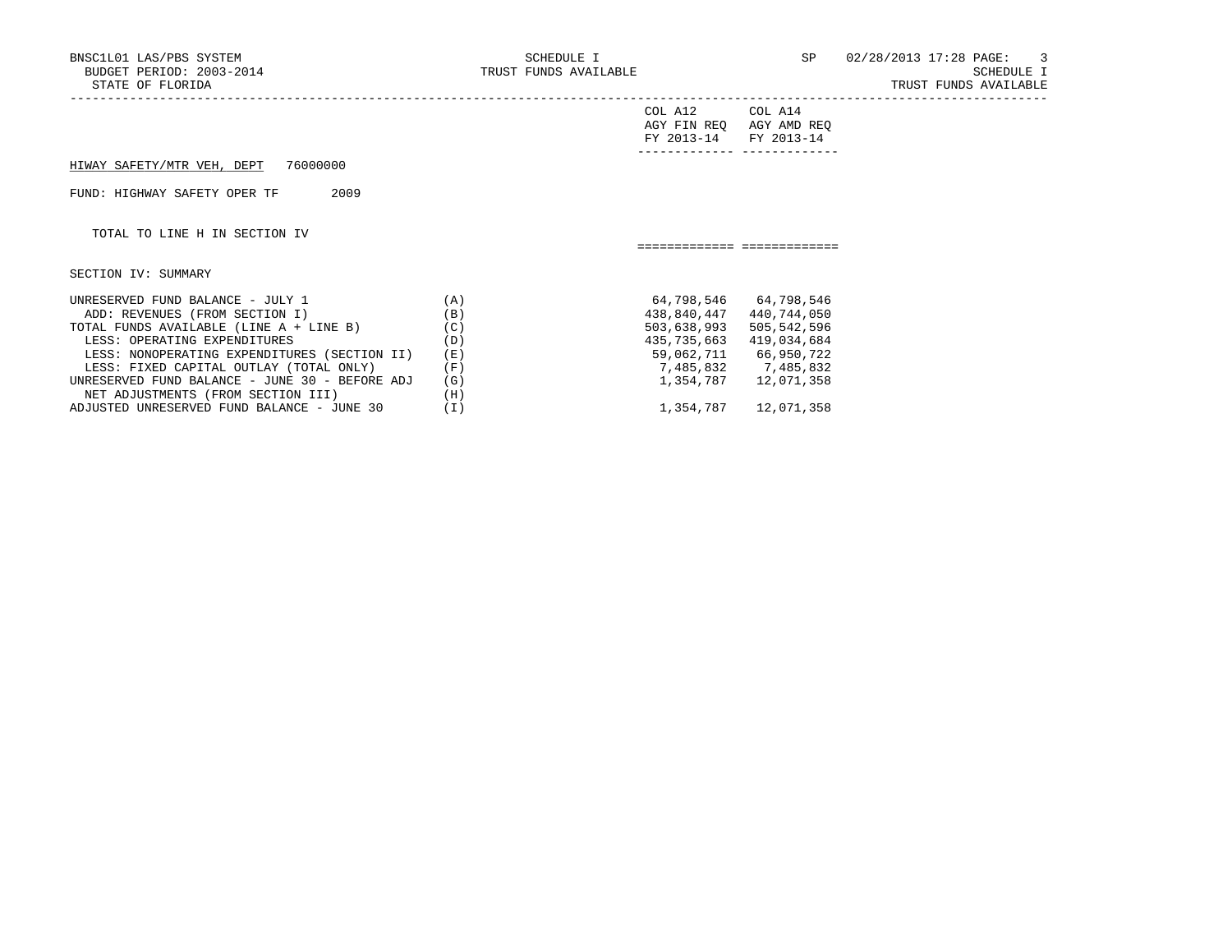| COL A12                              | COL A14     |
|--------------------------------------|-------------|
| AGY FIN REQ<br>FY 2013-14 FY 2013-14 | AGY AMD REO |
|                                      |             |

HIWAY SAFETY/MTR VEH, DEPT 76000000

#### FUND: FEDERAL GRANTS TRUST FUND 2261

SECTION I: DETAIL OF REVENUES

|                                                 | REVENUE CAP SVC<br>CODE | CHG % | AUTH         |                | MATCHING %<br>ST I/C LOC I/C | CFDA<br>NO. |                                                                                           |                           |
|-------------------------------------------------|-------------------------|-------|--------------|----------------|------------------------------|-------------|-------------------------------------------------------------------------------------------|---------------------------|
|                                                 |                         |       |              |                |                              |             |                                                                                           |                           |
| 01 (FARS) FATALITY ANALYSIS                     | 000700 NO               | 0.0   | 215.197      | 0.00           | 0.00                         | 20.600      | 200,000                                                                                   | 200,000                   |
| 02 HEARING OFFICER TRAING                       | 001510 NO               | 0.0   | 215.197 0.00 |                | 0.00                         | 20.601      | 150,000                                                                                   | 150,000                   |
| 03 SUPPORT ELECTRNC CRASH                       | 001510 NO               | 0.0   | 215.197 0.00 |                | 0.00                         | 20.610      | 100,000                                                                                   | 100,000                   |
| 04 CMV CRASH RECORD IMPROV                      | 000700 NO               | 0.0   | 215.197      | 0.00           | 0.00                         | 20.234      | 455, 175                                                                                  | 455,175                   |
| 05 CDL MEDICAL EXAM CERT                        | 000700 NO               | 0.0   | 215.197      | 0.00           | 0.00                         |             | 20.234 877,311 877,311                                                                    |                           |
| 06 TEEN DRIVE WITH CARE                         | 001510 NO               | 0.0   | 215.197      | 0.00           | 0.00                         | 20.600      | 96,177 96,177                                                                             |                           |
| 07 PRISM GRANT                                  | 000700 NO               | 0.0   | 215.197      | 0.00           | 0.00                         | 20.600      | 180,000 180,000                                                                           |                           |
| 10 FDLE BULLET PROOF VEST                       | 001510 NO               | 0.0   | 215.197 0.00 |                | 0.00                         | 16.607      | 80,060             80,060<br>85,000                85,000<br>180,000              180,000 |                           |
| 11 CHILD SEAT DONATIONS                         | 001101 NO               | 0.0   | 215.197 0.00 |                | 0.00                         |             |                                                                                           |                           |
| 12 CVISN                                        | 001510 NO               | 0.0   | 215.197 0.00 |                | 0.00                         | 20.600      |                                                                                           |                           |
| 13 CHILD PASSENGER SAFETY                       | 001510 NO               | 0.0   | 215.197      | 0.00           | 0.00                         |             | 20.600 500,000                                                                            | 500,000                   |
| 14 DUI CHECKPOINT                               | 001510 NO               | 0.0   | 215.197 0.00 |                | 0.00                         | 20.601      | 150,000                                                                                   | 150,000                   |
| 16 OCCUPANT PROTECTION 001510 NO                |                         | 0.0   | 215.197 0.00 |                | 0.00                         | 20.600      |                                                                                           | 100,000 100,000           |
|                                                 |                         |       |              |                |                              |             | ------------- --------------                                                              |                           |
| TOTAL TO LINE B IN SECTION IV                   |                         |       |              |                |                              |             |                                                                                           | 3, 153, 723 3, 153, 723   |
|                                                 |                         |       |              |                |                              |             | ============================                                                              |                           |
| SECTION II: DETAIL OF NONOPERATING EXPENDITURES |                         |       |              |                |                              |             |                                                                                           |                           |
|                                                 |                         |       |              | OBJECT         | TRANSFER                     | CFDA        |                                                                                           |                           |
|                                                 |                         |       |              | CODE           | TO BE                        | NO.         |                                                                                           |                           |
|                                                 |                         |       |              |                |                              |             |                                                                                           |                           |
| 01 TRANSFER TO BE 76210100                      |                         |       |              | 810000         |                              |             | 76210100 1,441,499- 1,441,499-                                                            |                           |
| 02 UNFUNDED BUDGET                              |                         |       |              | 899000         | 76100100                     |             | $834,577-852,494-$                                                                        |                           |
| 03 PENDING AWARDS                               |                         |       |              | 899000         |                              |             | 76210100 564,522- 564,522-<br>76100100 1,441,499 1,441,499                                |                           |
| 05 TRANSFER FROM BE 76100100                    |                         |       |              | 810000         | 76100100                     |             | ________________________________                                                          |                           |
|                                                 |                         |       |              |                |                              |             |                                                                                           |                           |
| TOTAL TO LINE E IN SECTION IV                   |                         |       |              |                |                              |             | ============================                                                              | $1,399,099 - 1,417,016 -$ |
|                                                 |                         |       |              |                |                              |             |                                                                                           |                           |
| SECTION III: ADJUSTMENTS                        |                         |       |              |                |                              |             |                                                                                           |                           |
|                                                 |                         |       |              | OBJECT<br>CODE |                              |             |                                                                                           |                           |
|                                                 |                         |       |              |                |                              |             |                                                                                           |                           |
|                                                 |                         |       |              |                |                              |             |                                                                                           |                           |
| TOTAL TO LINE H IN SECTION IV                   |                         |       |              |                |                              |             |                                                                                           |                           |

============= =============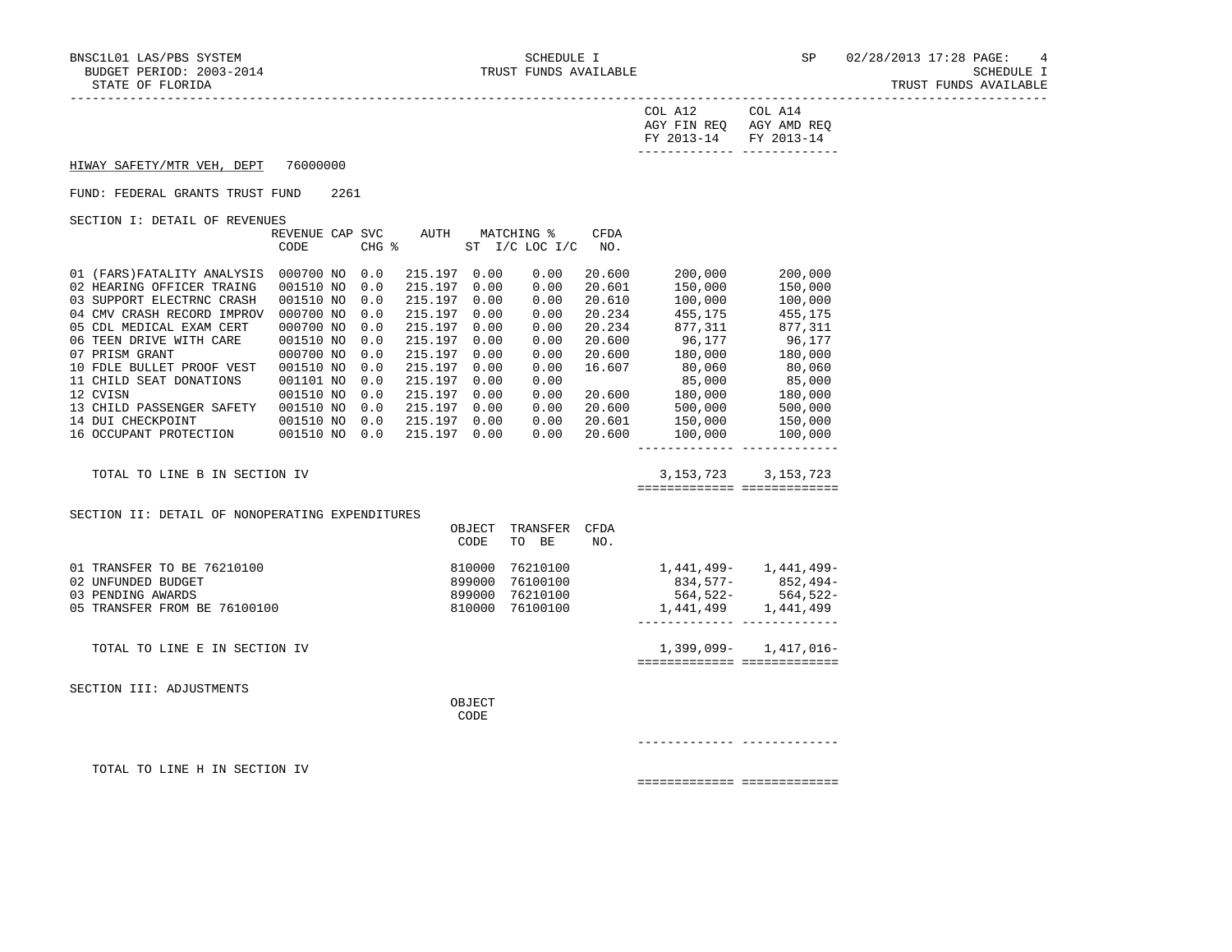NET ADJUSTMENTS (FROM SECTION III) (H)<br>DJUSTED UNRESERVED FUND BALANCE - JUNE 30 (I) ADJUSTED UNRESERVED FUND BALANCE - JUNE 30 (I)

# STATE OF THE OF SCHEDULE I<br>TRUST FUNDS AVAILABLE

|  | TRUST FUNDS AVAILABLE |
|--|-----------------------|
|  |                       |

|                                                |     | COL A12<br>AGY FIN REO<br>FY 2013-14 | COL A14<br>AGY AMD REQ<br>FY 2013-14 |
|------------------------------------------------|-----|--------------------------------------|--------------------------------------|
| 76000000<br>HIWAY SAFETY/MTR VEH, DEPT         |     |                                      |                                      |
| FUND: FEDERAL GRANTS TRUST FUND<br>2261        |     |                                      |                                      |
| SECTION IV: SUMMARY                            |     |                                      |                                      |
| UNRESERVED FUND BALANCE - JULY 1               | (A) |                                      |                                      |
| ADD: REVENUES (FROM SECTION I)                 | (B) | 3,153,723                            | 3,153,723                            |
| TOTAL FUNDS AVAILABLE (LINE A + LINE B)        | (C) |                                      | 3, 153, 723 3, 153, 723              |
| LESS: OPERATING EXPENDITURES                   | (D) |                                      | 4,552,822 4,570,739                  |
| LESS: NONOPERATING EXPENDITURES (SECTION II)   | (E) | 1,399,099-                           | 1,417,016-                           |
| LESS: FIXED CAPITAL OUTLAY (TOTAL ONLY)        | (F) |                                      |                                      |
| UNRESERVED FUND BALANCE - JUNE 30 - BEFORE ADJ | (G) |                                      |                                      |
| NET ADJUSTMENTS (FROM SECTION III)             | (H) |                                      |                                      |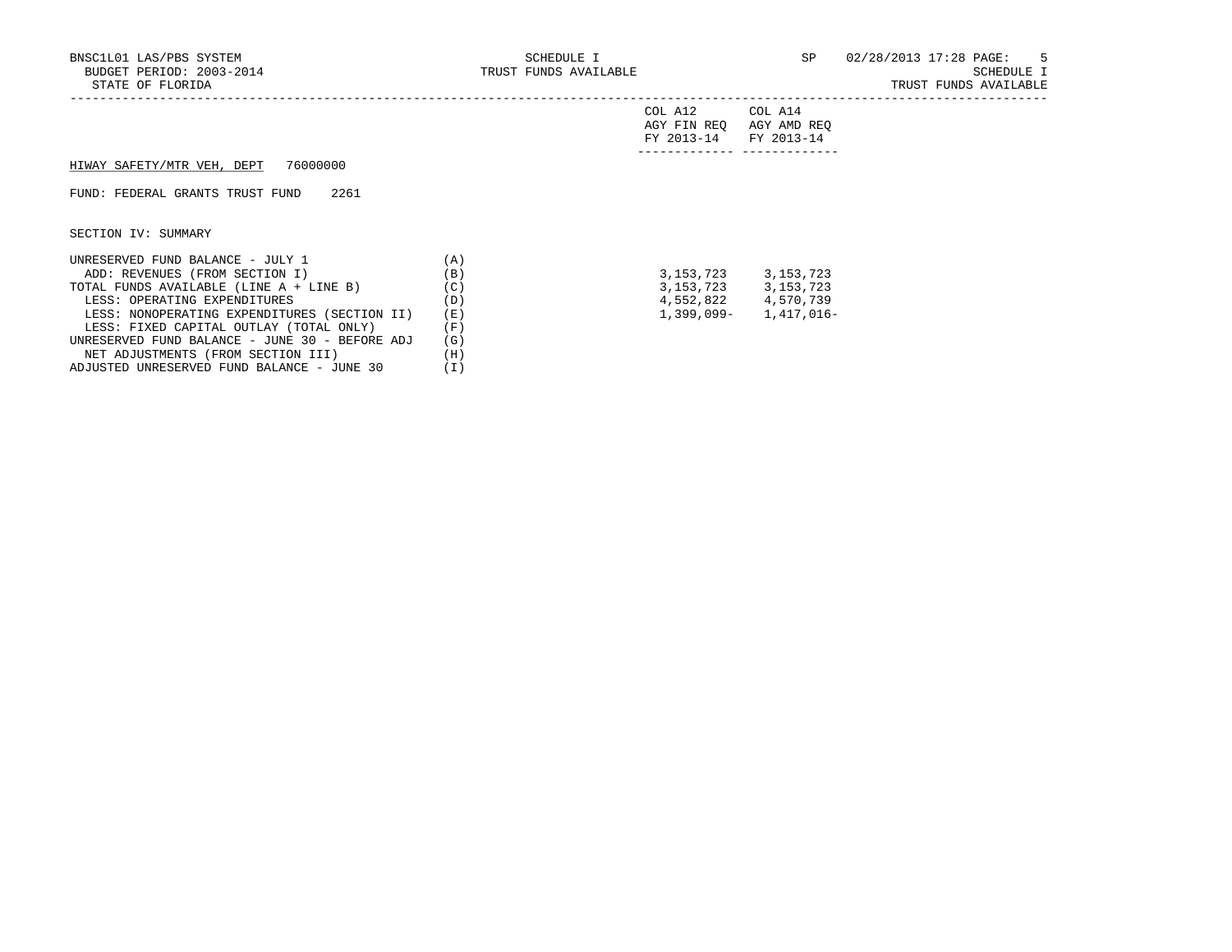NET ADJUSTMENTS (FROM SECTION III) (H)

TRUST FUNDS AVAILABLE

|                                                                                                                                                                                                                                                                                            |                                                                     |                                                 |                                                                                                         |      | COL A12 COL A14<br>AGY FIN REQ AGY AMD REQ<br>FY 2013-14 FY 2013-14<br>______________ _____________ |                                                                                                                                                               |  |
|--------------------------------------------------------------------------------------------------------------------------------------------------------------------------------------------------------------------------------------------------------------------------------------------|---------------------------------------------------------------------|-------------------------------------------------|---------------------------------------------------------------------------------------------------------|------|-----------------------------------------------------------------------------------------------------|---------------------------------------------------------------------------------------------------------------------------------------------------------------|--|
| HIWAY SAFETY/MTR VEH, DEPT                                                                                                                                                                                                                                                                 | 76000000                                                            |                                                 |                                                                                                         |      |                                                                                                     |                                                                                                                                                               |  |
| FUND: LAW ENFORCEMENT TF                                                                                                                                                                                                                                                                   | 2434                                                                |                                                 |                                                                                                         |      |                                                                                                     |                                                                                                                                                               |  |
| SECTION I: DETAIL OF REVENUES                                                                                                                                                                                                                                                              | REVENUE CAP SVC AUTH MATCHING %<br>CHG % ST I/C LOC I/C NO.<br>CODE |                                                 |                                                                                                         | CFDA |                                                                                                     |                                                                                                                                                               |  |
| 03 INTEREST ON INVESTMENTS 000500 NO 8.0 215 0.00 0.00<br>06 SALE OF SURPLUS PROP 002900 NO 8.0 273.055 0.00 0.00<br>07 REIMBURSEMENTS 001801 NO 0.0 GAA 0.00 0.00<br>09 RECEIPTS JUL 12-JAN 13  001270 YES 8.0  932.705  0.00                                                             |                                                                     |                                                 | 0.00                                                                                                    |      |                                                                                                     | 34,000 34,000<br>29,141<br>2,102<br>307,100                                                                                                                   |  |
| TOTAL TO LINE B IN SECTION IV                                                                                                                                                                                                                                                              |                                                                     |                                                 |                                                                                                         |      | ============================                                                                        | 34,000 372,343                                                                                                                                                |  |
| SECTION II: DETAIL OF NONOPERATING EXPENDITURES                                                                                                                                                                                                                                            |                                                                     | CODE                                            | OBJECT TRANSFER CFDA<br>TO BE                                                                           | NO.  |                                                                                                     |                                                                                                                                                               |  |
| 01 GENERAL REVENUE SERVICE CHARGE<br>01 TRANSFER TO BE 76100100<br>01 TRANSFER TO BE 76100100<br>02 TRANSFER FROM DAS<br>03 ANTICIPATED BUDGET REVERSION<br>04 TRANSFER TO INFORMATION TECHNOLOGY                                                                                          |                                                                     | 880800                                          | 76100100<br>810000 76100100<br>810000 76100100<br>810000 76010100<br>899000 76100100<br>810000 76400100 |      | 2,720<br>3,752-<br>149,864<br>-1,529,213<br>3,752                                                   | 17,642<br>$3,752-$<br>$3,752-$<br>$149,864-$<br>$149,864-$<br>$149,864-$<br>$149,864-$<br>$149,864-$<br>$348,991-$<br>3,752<br>______________________________ |  |
| TOTAL TO LINE E IN SECTION IV                                                                                                                                                                                                                                                              |                                                                     |                                                 |                                                                                                         |      | ===========================                                                                         | $1,526,493-$ 331,349-                                                                                                                                         |  |
| SECTION III: ADJUSTMENTS                                                                                                                                                                                                                                                                   |                                                                     | OBJECT<br>CODE                                  |                                                                                                         |      |                                                                                                     |                                                                                                                                                               |  |
| TOTAL TO LINE H IN SECTION IV                                                                                                                                                                                                                                                              |                                                                     |                                                 |                                                                                                         |      | ===========================                                                                         |                                                                                                                                                               |  |
| SECTION IV: SUMMARY                                                                                                                                                                                                                                                                        |                                                                     |                                                 |                                                                                                         |      |                                                                                                     |                                                                                                                                                               |  |
| UNRESERVED FUND BALANCE - JULY 1<br>ADD: REVENUES (FROM SECTION I)<br>TOTAL FUNDS AVAILABLE (LINE A + LINE B)<br>LESS: OPERATING EXPENDITURES<br>LESS: NONOPERATING EXPENDITURES (SECTION II)<br>LESS: FIXED CAPITAL OUTLAY (TOTAL ONLY)<br>UNRESERVED FUND BALANCE - JUNE 30 - BEFORE ADJ |                                                                     | (A)<br>(B)<br>(C)<br>(D)<br>( E )<br>(F)<br>(G) |                                                                                                         |      |                                                                                                     | 34,000 372,343<br>34,000 372,343<br>331,349-                                                                                                                  |  |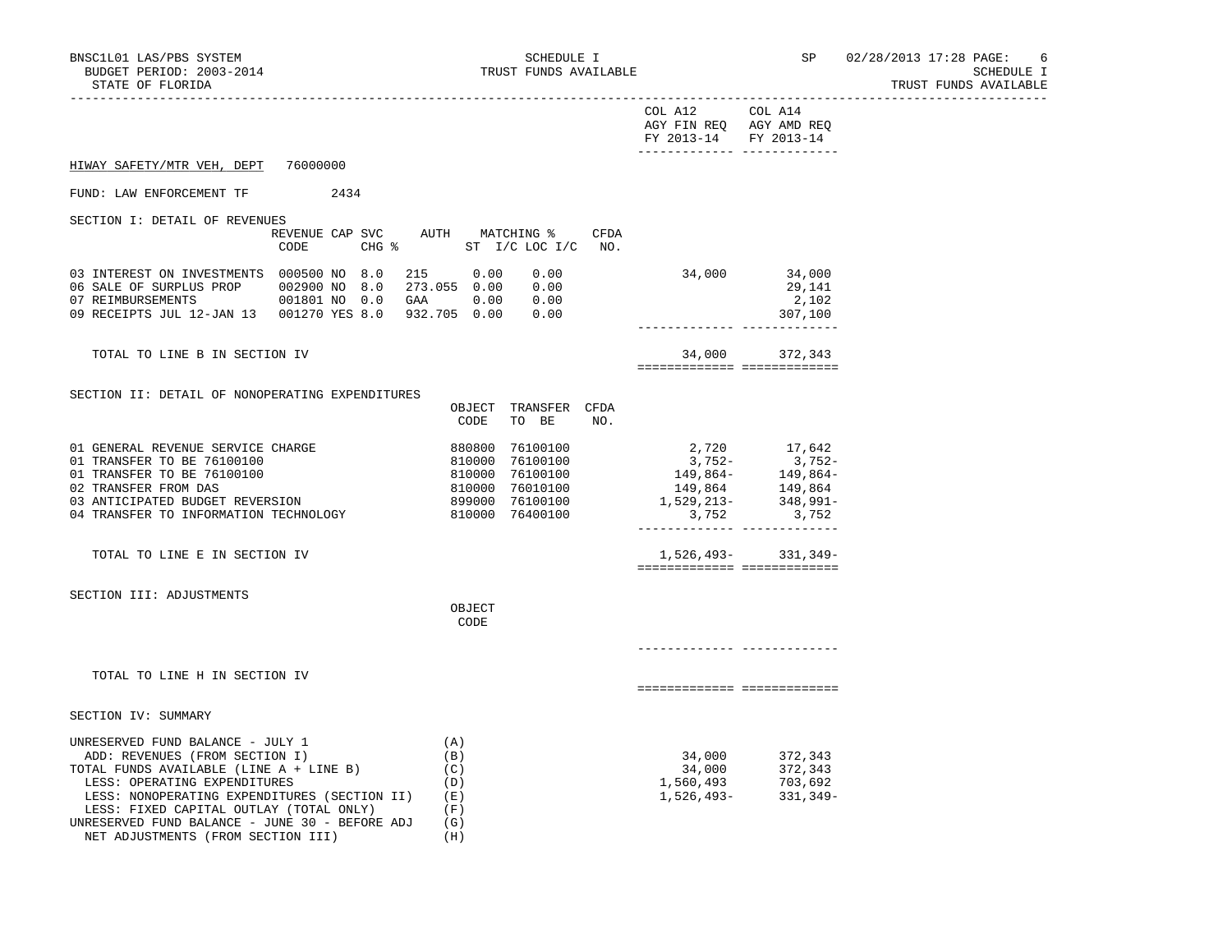| BNSC1L01 LAS/PBS SYSTEM<br>BUDGET PERIOD: 2003-2014<br>STATE OF FLORIDA |          | SCHEDULE I<br>TRUST FUNDS AVAILABLE |                                      | SP                                   | 02/28/2013 17:28 PAGE: 7<br>SCHEDULE I<br>TRUST FUNDS AVAILABLE |
|-------------------------------------------------------------------------|----------|-------------------------------------|--------------------------------------|--------------------------------------|-----------------------------------------------------------------|
|                                                                         |          |                                     | COL A12<br>AGY FIN REO<br>FY 2013-14 | COL A14<br>AGY AMD REO<br>FY 2013-14 |                                                                 |
| HIWAY SAFETY/MTR VEH, DEPT                                              | 76000000 |                                     |                                      |                                      |                                                                 |
| FUND: LAW ENFORCEMENT TF                                                | 2434     |                                     |                                      |                                      |                                                                 |
| SECTION IV: SUMMARY                                                     |          |                                     |                                      |                                      |                                                                 |

ADJUSTED UNRESERVED FUND BALANCE - JUNE 30 (I)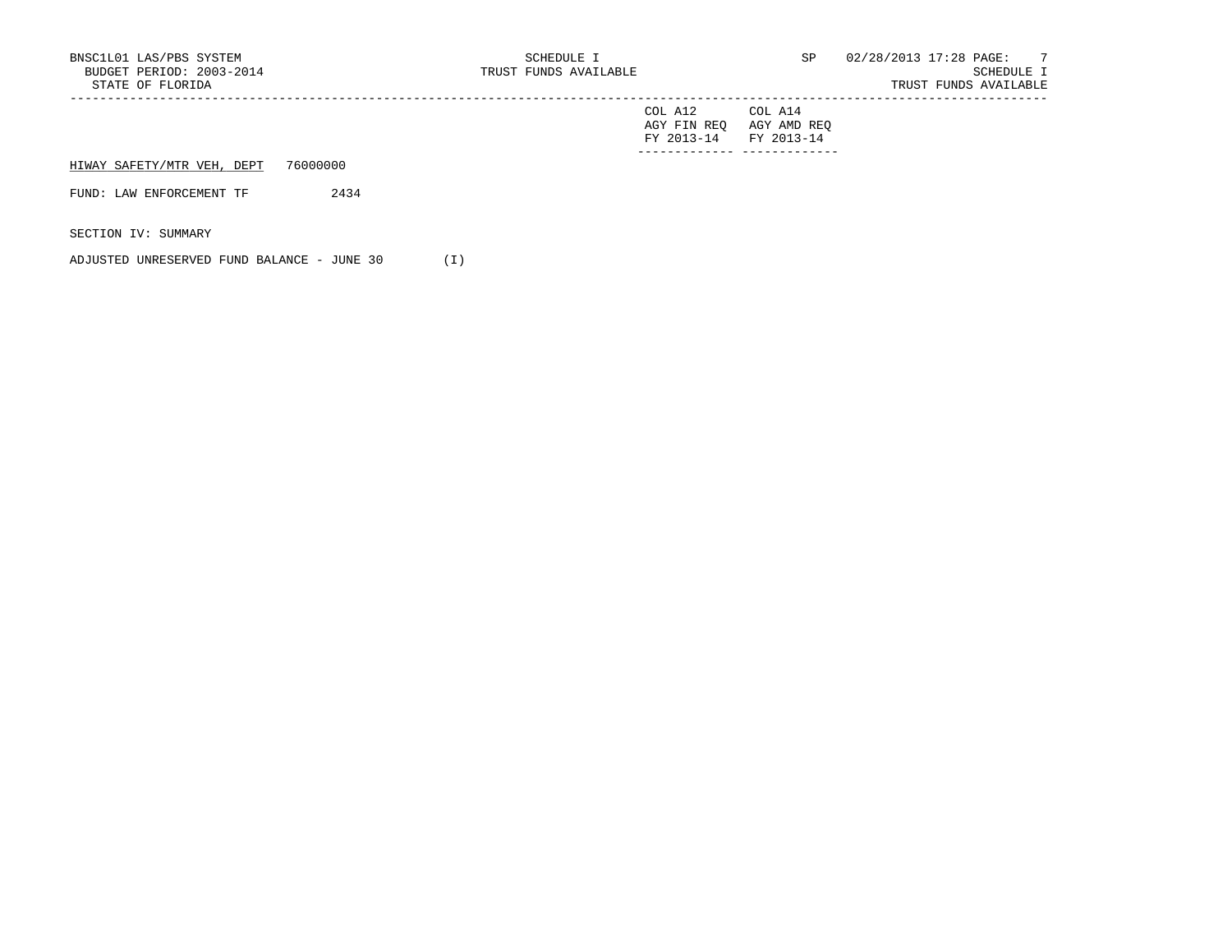# TRUST FUNDS AVAILABLE

|                                                                                                                                                                                                                                          |                                              | COL A12 COL A14<br>AGY FIN REQ AGY AMD REQ<br>FY 2013-14 FY 2013-14<br>______________ _____________ |                                                                           |  |
|------------------------------------------------------------------------------------------------------------------------------------------------------------------------------------------------------------------------------------------|----------------------------------------------|-----------------------------------------------------------------------------------------------------|---------------------------------------------------------------------------|--|
| HIWAY SAFETY/MTR VEH, DEPT<br>76000000                                                                                                                                                                                                   |                                              |                                                                                                     |                                                                           |  |
| FUND: FED LAW ENFORCEMENT TF<br>2719                                                                                                                                                                                                     |                                              |                                                                                                     |                                                                           |  |
| SECTION I: DETAIL OF REVENUES<br>REVENUE CAP SVC AUTH MATCHING %<br>CODE                                                                                                                                                                 | CFDA<br>CHG $\text{\$}$ ST I/C LOC I/C NO.   |                                                                                                     |                                                                           |  |
| 03 INTEREST ON INVESTMENTS 002000 NO 0.0 216 0.00 0.00<br>04 ACTUAL REC JULY-JAN2013 001270 YES 0.0 932.705 0.00 0.00                                                                                                                    |                                              | -------------- --------------                                                                       | 20,000 20,000<br>180,149                                                  |  |
| TOTAL TO LINE B IN SECTION IV                                                                                                                                                                                                            |                                              | ============== ==============                                                                       | 20,000 200,149                                                            |  |
| SECTION II: DETAIL OF NONOPERATING EXPENDITURES                                                                                                                                                                                          | OBJECT TRANSFER CFDA<br>CODE<br>TO BE<br>NO. |                                                                                                     |                                                                           |  |
| TOTAL TO LINE E IN SECTION IV                                                                                                                                                                                                            |                                              | ===========================                                                                         |                                                                           |  |
| SECTION III: ADJUSTMENTS                                                                                                                                                                                                                 | OBJECT<br>CODE                               |                                                                                                     |                                                                           |  |
| TOTAL TO LINE H IN SECTION IV                                                                                                                                                                                                            |                                              | ============================                                                                        |                                                                           |  |
| SECTION IV: SUMMARY                                                                                                                                                                                                                      |                                              |                                                                                                     |                                                                           |  |
| UNRESERVED FUND BALANCE - JULY 1<br>ADD: REVENUES (FROM SECTION I)<br>TOTAL FUNDS AVAILABLE (LINE A + LINE B)<br>LESS: OPERATING EXPENDITURES<br>LESS: NONOPERATING EXPENDITURES (SECTION II)<br>LESS: FIXED CAPITAL OUTLAY (TOTAL ONLY) | (A)<br>(B)<br>(C)<br>(D)<br>(E)<br>(F)       | 1,225,770                                                                                           | 1,754,492 1,754,492<br>20,000 200,149<br>1,774,492 1,954,641<br>1,225,770 |  |
| UNRESERVED FUND BALANCE - JUNE 30 - BEFORE ADJ<br>NET ADJUSTMENTS (FROM SECTION III)<br>ADJUSTED UNRESERVED FUND BALANCE - JUNE 30                                                                                                       | (G)<br>(H)<br>(I)                            | 548,722<br>548,722                                                                                  | 728,871<br>728,871                                                        |  |